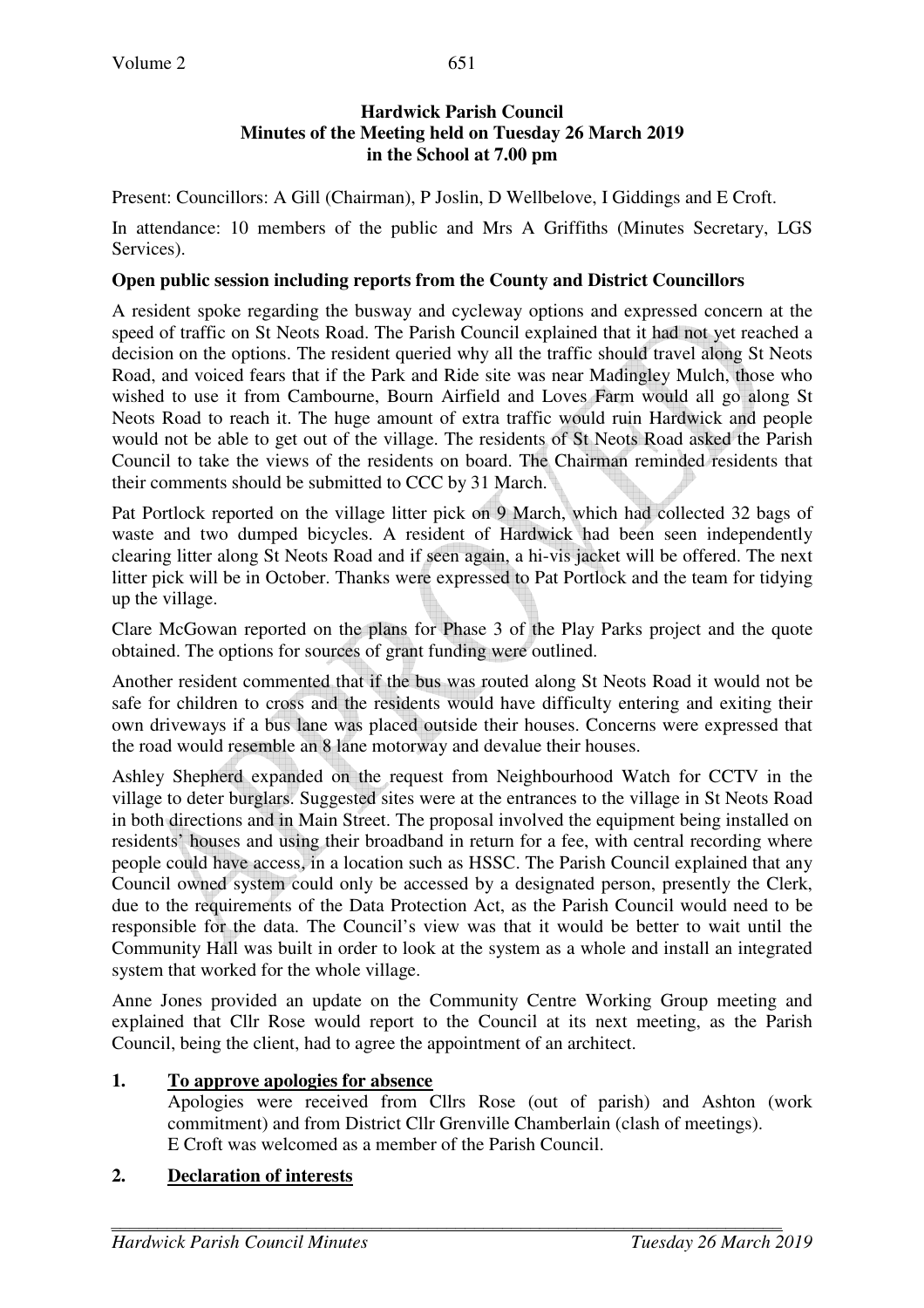- 2.1 To receive declarations of interests from councillors on items on the agenda and details of dispensations held Cllrs Giddings and Wellbelove declared an interest in the planning application for 114-116 Limes Road as the applicant was a neighbour. Cllr Joslin declared an interest in any item affecting St Neots Road as a resident of St Neots Road.
- 2.2 To receive written and grant any requests for dispensation as appropriate for items on this agenda None.
- **3. To approve the minutes of the previous meeting on 26 February**  RESOLVED that the minutes of the meeting on 26 February be approved and signed by the Chairman as a true record. (Prop PJ, 2nd DW, unanimous)
- **4. Matters arising and carried forward from the last or previous meetings for discussion/decisions**
- 4.1 (Open) Neighbourhood Watch request for CCTV in the village RESOLVED to seek further information from the Police Crime Prevention Officer including the effect of night-time lighting and the implications of the cameras being mounted on a residents' properties and using their broadband, as well as making enquiries about other parish councils' experience with CCTV.
- 4.2 (4.2) To consider quotation for re-painting of the old telephone kiosk in Main Street RESOLVED having considered one quotation for the work, to seek more quotations and to defer this item to the next meeting for further consideration. RESOLVED to place an item in Hardwick Happenings asking residents for suggestions for the use of the kiosk.
- 4.3 (4.3) Emergency Plan update

Cllr Giddings reported on his discussions with SCDC and the suggestion that a folder of useful information be compiled, to be passed to the emergency services in case of an incident. He felt it would be useful to identify the locations of drains, gas mains and power cables.

RESOLVED that Cllr Giddings should compile a list of contacts and seek their support, and to defer this item to the next meeting.

- 4.4 (4.5) Village Plan printing to consider quotations At 7.52 pm on a proposition by the Chairman, the meeting was briefly suspended to allow Martin Cassey to speak. The meeting resumed at 7.56 pm. RESOLVED to accept a quotation from Victoire Press for £1250.00 plus VAT for 1200 copies, and to ask for an additional 50 copies making 1250 copies in total, for delivery around the village. Martin Cassey expressed his thanks to the Parish Council.<br>(Prop DW, 2nd IG, unanimous)
- 4.5 (4.6 and 8.2) To consider quotation for repairs to Egremont Road Phase 1 and Worcester Avenue surfacing RESOLVED to accept the quotation from RPM for the repairs at Egremont Road at a cost of £730.00 plus VAT. <sup>(Prop AG, 2nd DW, unanimous)</sup> The quotation for the repairs to the Worcester Avenue surfacing had already been accepted.
- 4.6 (4.11) To consider options for works to the pond RESOLVED, noting that the trees at the back of the pond needed work, and that it was currently the bird nesting season, to continue to seek information on the ownership of the land, await a further quotation and advice from the Environment Agency, and to defer this item to a future meeting.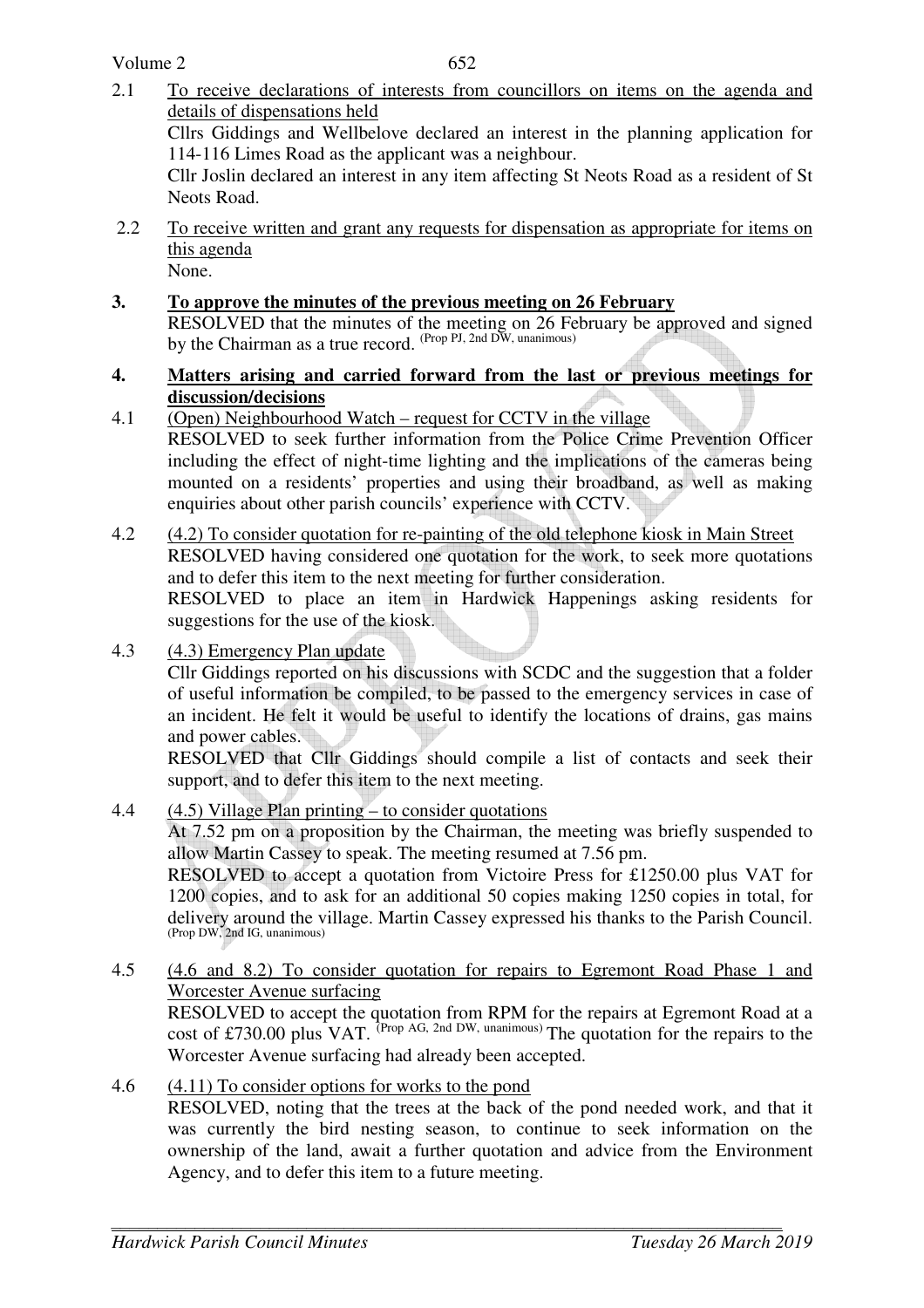### Volume 2

- 4.7 (4.12) To consider options for the skate park RESOLVED to defer this item until S106 funding was available.
- 4.8 Hardwick Play Parks project Phase 3 update

On a proposition by the Chairman, the meeting was briefly suspended to enable Clare McGowan to outline the equipment available for use by younger children, which reflected the outcome of the survey.

RESOLVED, given that the S106 money was not expected to be received until 20 market valuation homes were occupied, that Ms McGowan should prepare an application to WREN for a grant for the full cost of £47,000 by June 2019.

RESOLVED that the Parish Council supports a suggestion that picnic benches be put in by the path to the school and around the play area and that a natural maze should be included in the plan, and that Ms McGowan be authorised to progress this. (Prop AG, 2nd IG, unanimous)

Ms McGowan sought the Parish Council's views on the group carrying out a similar project at the Church play area.

RESOLVED, given that some of the equipment was becoming quite old, that the Parish Council supports Ms McGowan obtaining quotes and progressing the proposal.

- 4.9 Amey plaque for Play Park to authorise wording and determine location RESOLVED to approve the wording as provided and to ask that the plaque be sent to the Clerk, to be erected on the fence by the gate.  $(Prop AG, 2nd PJ, unanimous)$
- 4.10 Internal Auditor appointment RESOLVED to note the correspondence with the Clerk and await a response from LCPAS.
- 4.11 (4.9) Response from LCPAS on giving to the Church RESOLVED to note the response from LCPAS and to continue to follow the advice previously given that the Parish Council cannot give funds for the fabric of churches.
- 4.12 (5.1) Greater Cambridge Partnership Cambourne to Cambridge Phase 2 consultation RESOLVED having considered the route options and the concerns of residents, including that the route options along St Neots Road were hazardous due to insufficient width and that noise mitigation would be required, and given that many people in the village would be badly affected by the proposals, to respond as follows: *"Hardwick Parish Council does not support any of the Phase 2 options 1-3 set out, but of the three, considers Option 1 to be the "least worst" option.*

*If the scheme is to proceed, the Parish Council wishes to be fully consulted and involved in determining mitigation of the damage arising from the impact of the scheme on the village, to include:* 

- *acoustic fencing to be put in place at the eastern end of the A1303, to lessen the impact of the A428 on the eastern end of St Neots Road;*
- *landscaping with as many replacement trees as possible between the A428 and the carriageways to mitigate against noise;*
- *to maintain a gap between the main carriageway and the cycleway, to protect cyclists; and to remove 2.2m illustrative planting on stretches of the A1303 where property drives exit onto the carriageway, to make exiting safe;*
- *and not excluding further possible mitigation by other means, such as traffic calming of the A1303 to cope with the extra traffic produced by vehicles travelling to either of the Park and Ride sites chosen."* (Prop AG, 2nd DW, carried with 4 in favour and 1 against)

RESOLVED that the Parish Council supports Scotland Farm as the site for the Park and Ride.  $(\text{Prop DW}, 2nd \text{ PI}, \text{unanimous})$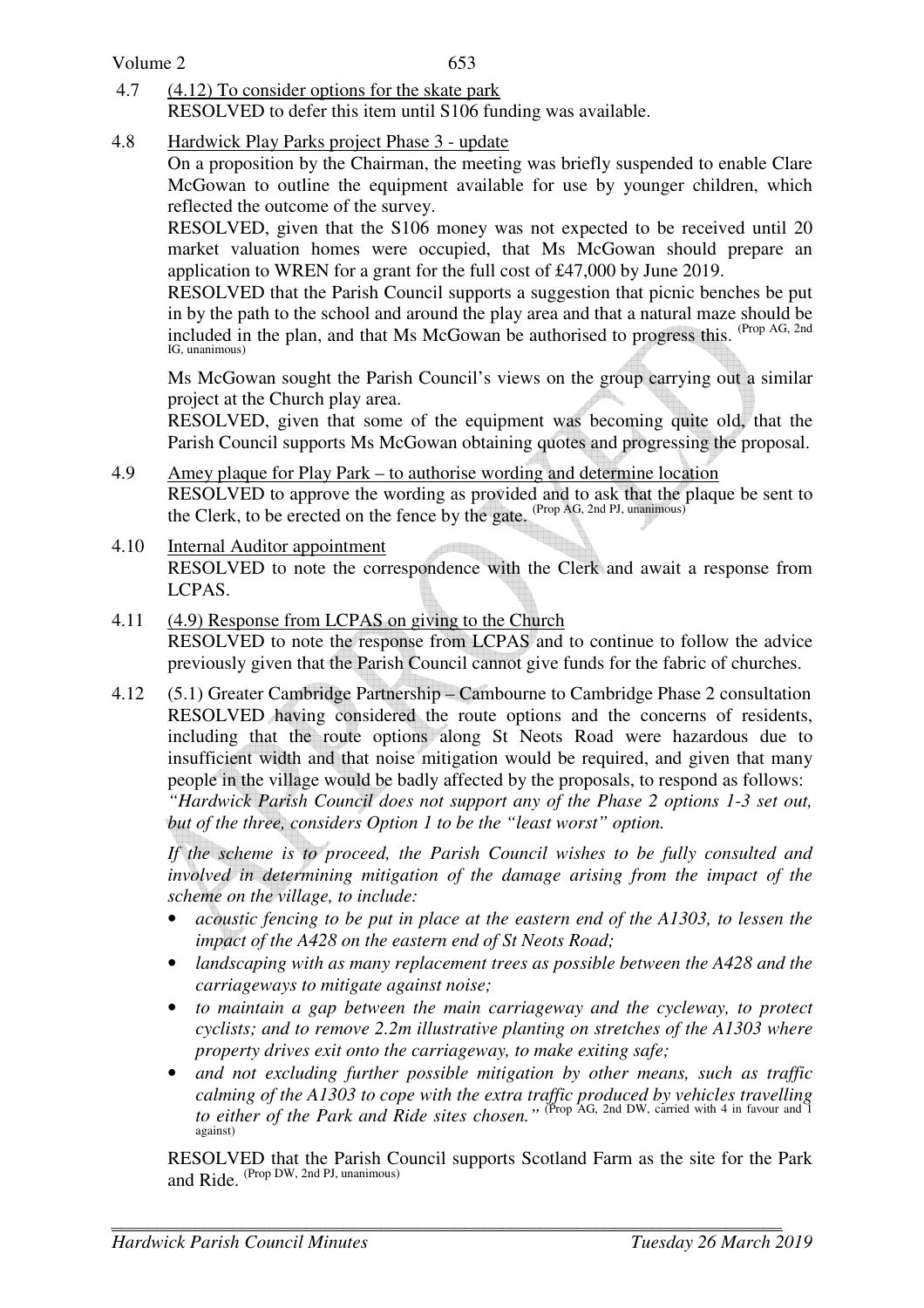4.13 Millers Way

RESOLVED to note the response from James Stringer of CCC to the query about the width that it had to be based on user evidence which had not been supplied to support the full width being registered.

# **5.** Correspondence/communications received<br>5.1 Cambridge and Peterborough Minerals and

- 5.1 Cambridge and Peterborough Minerals and Waste Local Plan further draft consultation Noted.
- 5.2 CCC Local Validation List consultation Noted.

### **6. Planning Applications and Decision notices and tree works applications**

- 6.1 Planning applications received since the last meeting
- 6.1.1 S/0264/19/FL 114-116 Limes Road Conversion of the two dwellings into one to enable home disability adaptions with single storey rear extension RESOLVED to support the application. (Prop AG, 2nd PJ, carried with 4 in favour and 1 abstention)
- 6.1.2 S/0568/19/AD 175 St Neots Road Erection of a single illuminated fascia sign RESOLVED no objections. (Prop AG, 2nd PJ, unanimous)
- 6.1.3 S/0884/19/VC 339 St Neots Road Variation of condition 2 (approved plans) of planning permission S/2665/17/FL for erection of two family dwellings RESOLVED no comments. <sup>(Prop AG, 2nd PJ, unanimous)</sup>
- 6.2 SCDC Decision Notices
- 6.2.1 S/0210/19/FL 93 Cambridge Road Side and front extension with first floor side extension – Permission granted.
- 6.2.2 S/4648/18/RM Land south of 279 St Neots Road Approval of matters reserved for appearance, landscaping, layout and scale following outline planning permission S/3064/16/OL for residential development of up to 155 dwellings following demolition of two existing dwellings with areas of landscaping and public open space and associated infrastructure works – Withdrawn.
- 6.3 Tree Works Applications

None.

A member had heard that SCDC were asking parishes to plant trees. RESOLVED that further information should be sought.

### **7. Members reports and items for information only**

- 7.1 New Housing Developments and Planning Obligations RESOLVED to note Anne Jones's comments. An architect had not yet been chosen.
- 7.2 Speedwatch report including purchase of new speedwatch equipment and to consider the next steps

 RESOLVED having considered the information provided by the manufacturer to order in the new financial year a radar speed sign from Morelock at a total cost of £3082.00 plus VAT, to include the optional rotary switch. (Prop AG, 2nd PJ, unanimous)

7.3 Traffic calming on St Neots Road and LHI application outcome

 RESOLVED to note the successful outcome of the application under the LHI scheme and to accept the offer of funds towards the MVAD camera and to pay a contribution of  $£1250.00$ . (Prop AG, 2nd DW, unanimous)

RESOLVED to take on ownership and full responsibility for the equipment once installed. (Prop AG, 2nd DW, unanimous)

RESOLVED to approve a payment of the £500.00 fee payable to CCC for the survey.